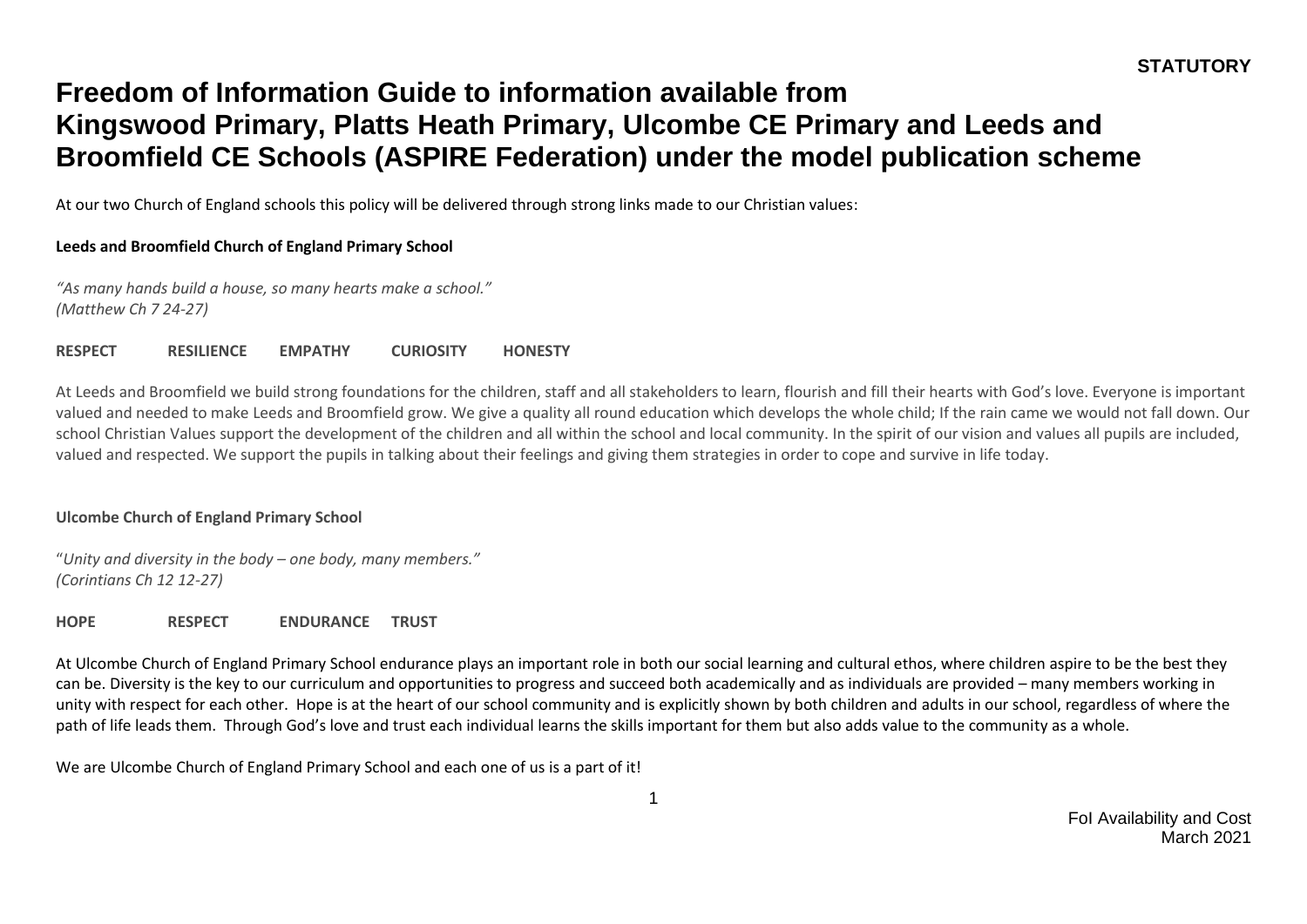| Information to be published                                                                                                                                                        | How the information can be obtained   | <b>Cost</b>     |
|------------------------------------------------------------------------------------------------------------------------------------------------------------------------------------|---------------------------------------|-----------------|
| Class 1 - Who we are and what we do<br>(Organisational information, structures, locations and contacts)<br>This will be current information only                                   | (hard copy and/or website)<br>Website | Free            |
| Who's who in the school                                                                                                                                                            | Website                               | Free            |
| Who's who on the governing body and the basis of their appointment                                                                                                                 | Website                               | Free            |
| Instrument of Government                                                                                                                                                           | Hard Copy contact school office       | 10 <sub>p</sub> |
| Contact details for the Head teacher and for the governing body                                                                                                                    | Website                               | Free            |
| School prospectus                                                                                                                                                                  | Hard Copy contact school office       | Free            |
| <b>Annual Report</b>                                                                                                                                                               | Hard copy contact school office       | 10p/sheet       |
| <b>Staffing structure</b>                                                                                                                                                          | Hard copy contact school office       | 10 <sub>p</sub> |
| School session times and term dates                                                                                                                                                | Hard copy contact school office       | Free            |
| Class 2 – What we spend and how we spend it                                                                                                                                        | (hard copy and/or website)            |                 |
| (Financial information relating to projected and actual income and expenditure,<br>procurement, contracts and financial audit)<br>Current and previous financial year as a minimum | Hard Copy contact school office       | 10p/sheet       |
| Annual budget plan and financial statements                                                                                                                                        | Hard Copy contact school office       | 10p/sheet       |
| Capitalised funding                                                                                                                                                                | Hard Copy contact school office       | 10p/sheet       |
| Additional funding                                                                                                                                                                 | Hard Copy contact school office       | 10p/sheet       |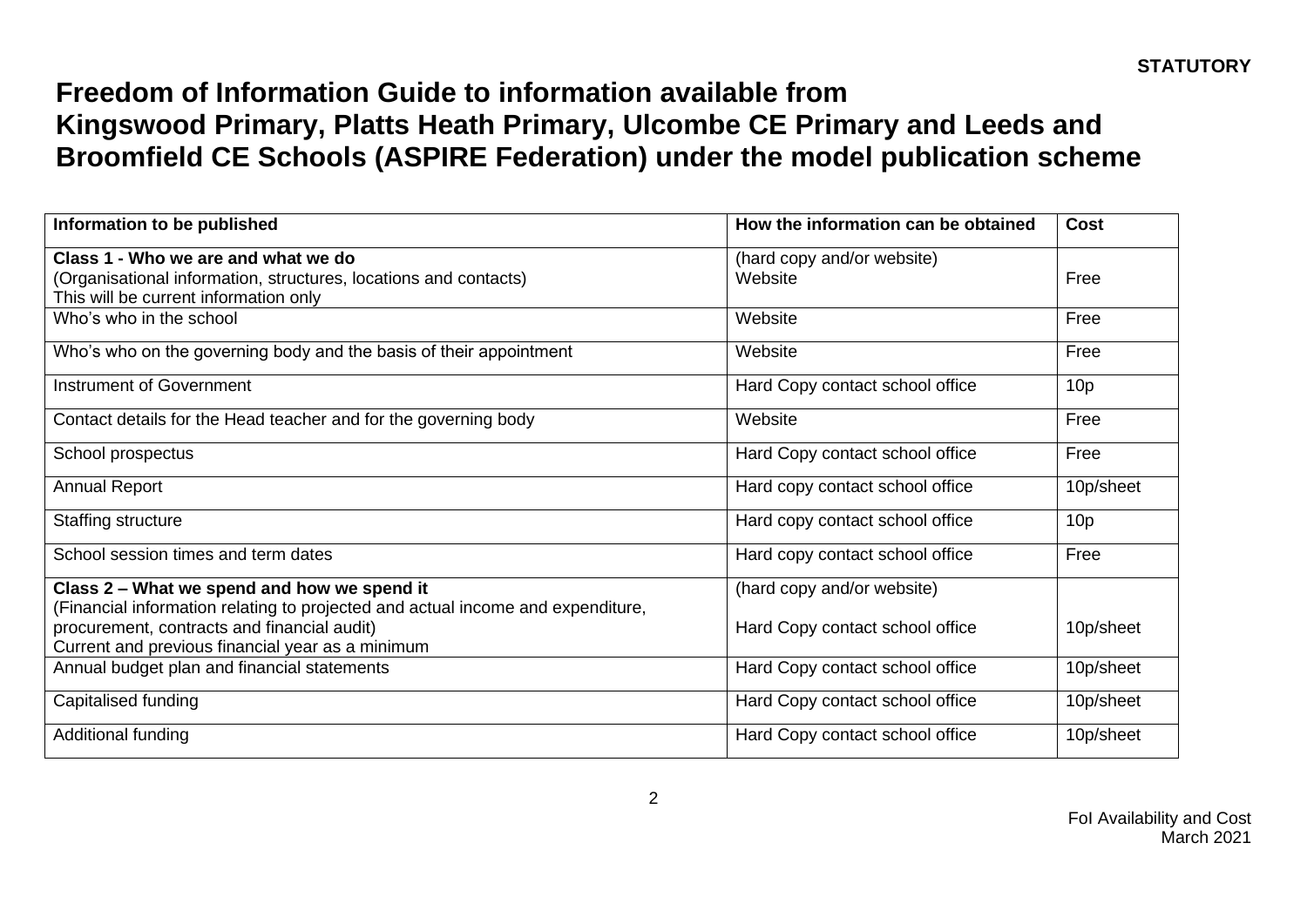| Information to be published                                                                                         | How the information can be obtained    | Cost         |
|---------------------------------------------------------------------------------------------------------------------|----------------------------------------|--------------|
| Procurement and projects                                                                                            | Hard Copy contact school office        | 10p/sheet    |
| Pay policy                                                                                                          | Hard Copy contact school office        | 10p/sheet    |
| Staffing and grading structure                                                                                      | Hard Copy contact school office        | 10p/sheet    |
| Governors' allowances                                                                                               | Hard Copy contact school office        | 10p/sheet    |
| Class 3 - What our priorities are and how we are doing                                                              | (hard copy or website)                 |              |
| (Strategies and plans, performance indicators, audits, inspections and reviews)<br>Current information as a minimum | Hard copy contact school office        | 10p/sheet    |
| School profile                                                                                                      |                                        |              |
| Government supplied performance data                                                                                | www.direct.gov.uk<br>www.ofsted.gov.uk | Free<br>Free |
| The latest Ofsted report<br>- Summary                                                                               |                                        |              |
| - Full report                                                                                                       |                                        |              |
| Performance management policy and procedures adopted by the governing body.                                         | Hard copy contact School office        | 10p/sheet    |
| Schools future plans                                                                                                | Hard copy contact School office        | 10p/sheet    |
| Every Child Matters - policies and procedures                                                                       | Hard copy contact School office        | 10p/sheet    |
| Class 4 – How we make decisions                                                                                     | (hard copy or website)                 | 10p/sheet    |
| (Decision making processes and records of decisions)                                                                | Hard copy contact school office        |              |
| Current and previous three years as a minimum                                                                       |                                        |              |
| Admissions policy/decisions (not individual admission decisions)                                                    | Inspection                             | Free         |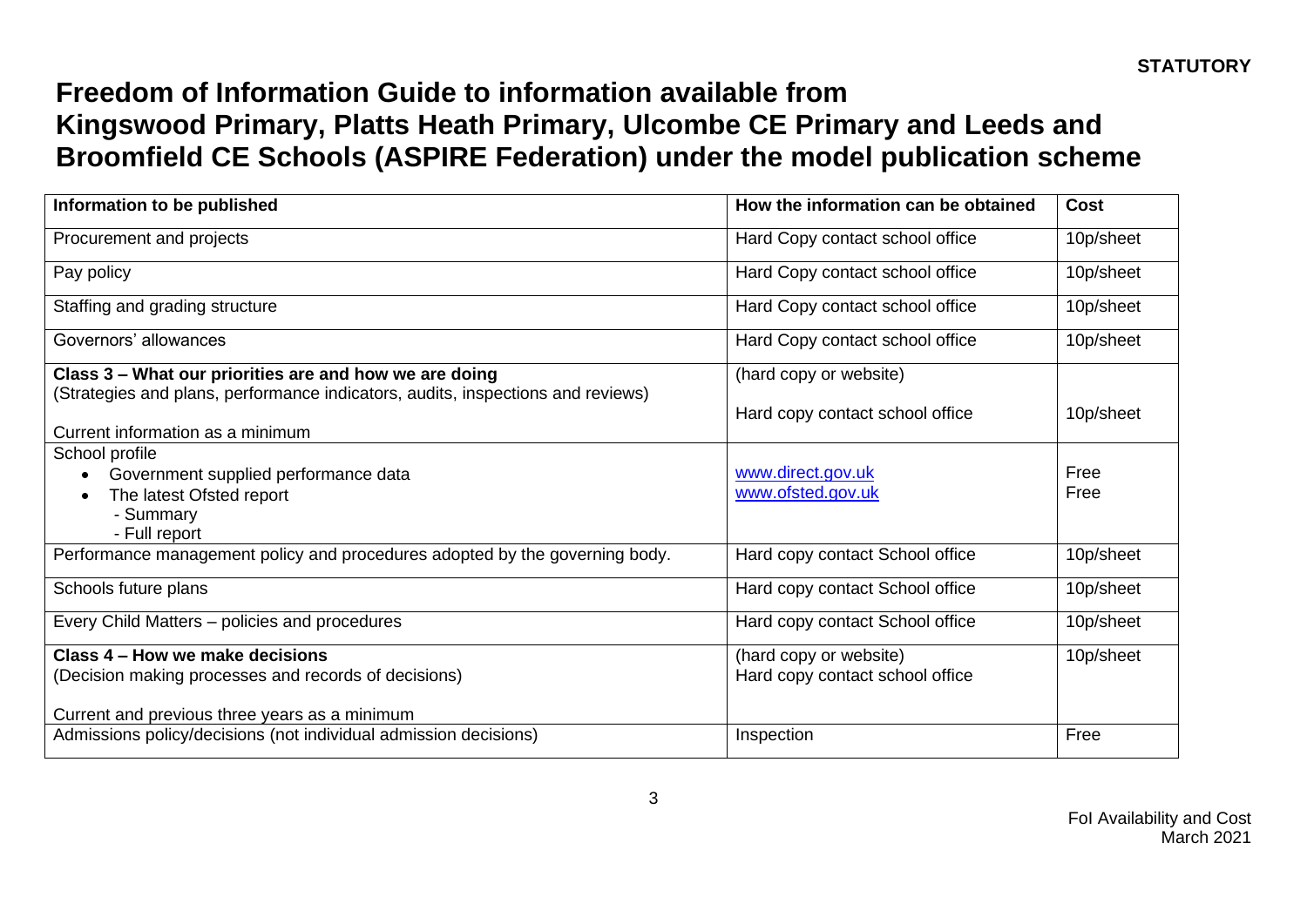| Information to be published                                                                                                         | How the information can be obtained              | <b>Cost</b>       |
|-------------------------------------------------------------------------------------------------------------------------------------|--------------------------------------------------|-------------------|
| Agendas of meetings of the governing body and (if held) its sub-committees                                                          | Hard copy contact school office<br>Or Inspection | 10p/sheet<br>Free |
| Minutes of meetings (as above) – nb this will exclude information that is properly<br>regarded as private to the meetings.          | Hard copy contact school office<br>Or Inspection | 10p/sheet<br>Free |
| Class 5 - Our policies and procedures                                                                                               | Hard copy contact school office                  | 10p/sheet         |
| (Current written protocols, policies and procedures for delivering our services and<br>responsibilities). Current information only. | Or Inspection                                    | Free              |
| School policies including:                                                                                                          | Hard copy contact school office                  | 10p/sheet         |
| Charging and remissions policy<br>$\bullet$                                                                                         | Or Inspection                                    | Free              |
| <b>Health and Safety</b><br>٠                                                                                                       |                                                  |                   |
| Complaints procedure<br>$\bullet$                                                                                                   |                                                  |                   |
| Staff conduct policy<br>٠                                                                                                           |                                                  |                   |
| Discipline and grievance policies<br>$\bullet$                                                                                      |                                                  |                   |
| Staffing structure implementation plan<br>٠                                                                                         |                                                  |                   |
| Information request handling policy<br>٠                                                                                            |                                                  |                   |
| Equality and diversity (including equal opportunities) policies<br>٠                                                                |                                                  |                   |
| Staff recruitment policies<br>$\bullet$                                                                                             |                                                  |                   |
| Pupil and curriculum policies, including:                                                                                           | Hard copy contact school office                  | 10p/sheet         |
| Home-school agreement<br>$\bullet$                                                                                                  | Or Inspection                                    | Free              |
| Curriculum<br>$\bullet$                                                                                                             |                                                  |                   |
| Sex education<br>$\bullet$                                                                                                          |                                                  |                   |
| Special educational needs<br>٠                                                                                                      |                                                  |                   |
| Accessibility<br>٠                                                                                                                  |                                                  |                   |
| Race equality<br>٠                                                                                                                  |                                                  |                   |
| Collective worship<br>$\bullet$                                                                                                     |                                                  |                   |
| Careers education                                                                                                                   |                                                  |                   |
| Pupil discipline                                                                                                                    |                                                  |                   |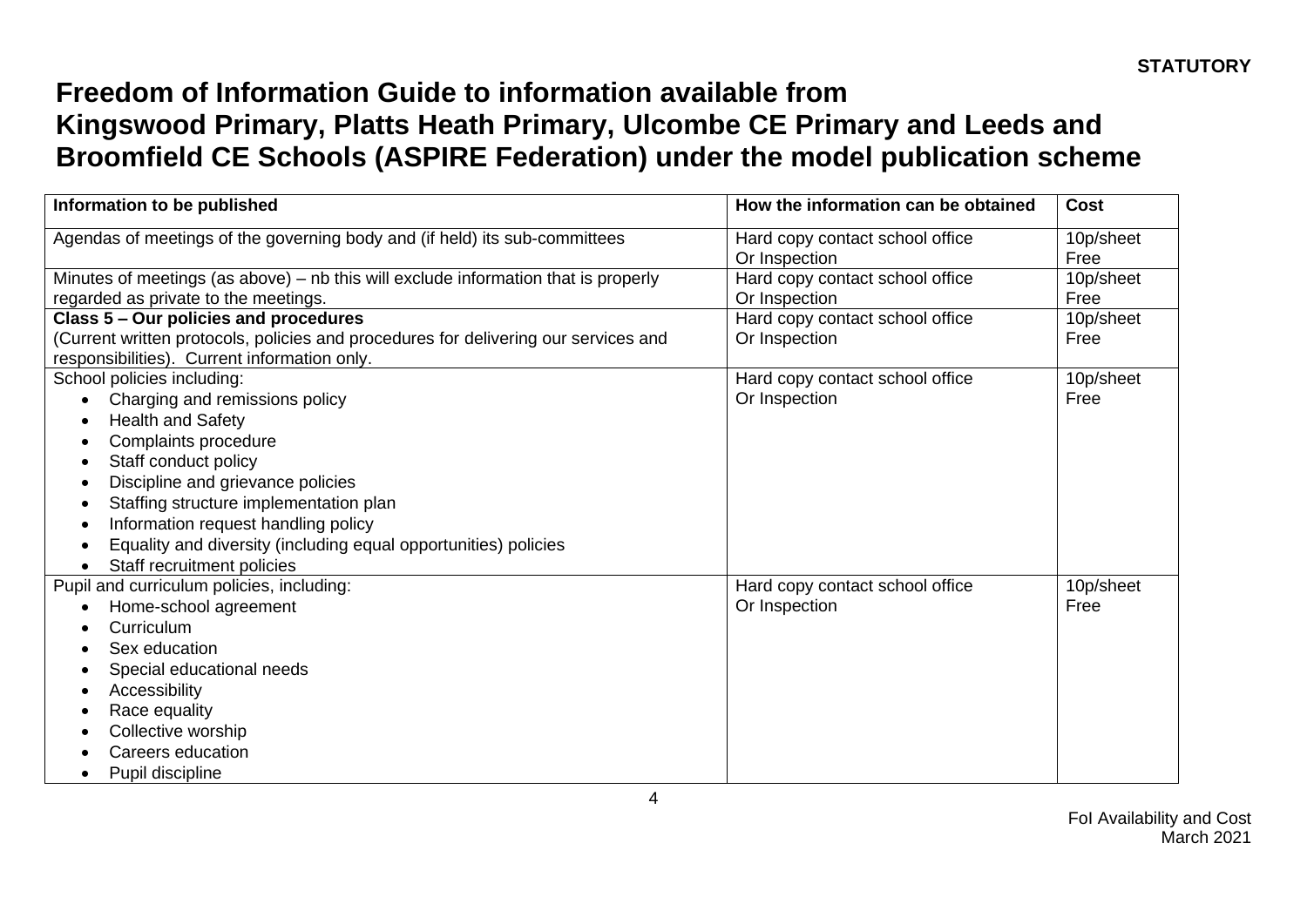| Information to be published                                                                                                                                                                                  | How the information can be obtained                                             | <b>Cost</b> |
|--------------------------------------------------------------------------------------------------------------------------------------------------------------------------------------------------------------|---------------------------------------------------------------------------------|-------------|
| Records management and personal data policies, including:<br>Information security policies<br>Records retention destruction and archive policies<br>Data protection (including information sharing policies) | Hard copy contact school office                                                 | 10p/sheet   |
| Charging regimes and policies (not included above)                                                                                                                                                           | Hard Copy contact school office                                                 | 10p/sheet   |
| <b>Class 6 - Lists and Registers</b><br>Currently maintained lists and registers only                                                                                                                        | (hard copy or website; some information<br>may only be available by inspection) |             |
| Curriculum circulars and statutory instruments                                                                                                                                                               | Hard copy contact school office                                                 | 10p/sheet   |
| Disclosure logs (Details of info requested, dates & timescales)                                                                                                                                              | Inspection only                                                                 | Free        |
| Asset register                                                                                                                                                                                               | Inspection only                                                                 | Free        |
| Any information the school is currently legally required to hold in publicly available<br>registers (THIS DOES NOT INCLUDE THE ATTENDANCE REGISTER)                                                          | Inspection only                                                                 | Free        |
| Class 7 – The services we offer<br>(Information about the services we offer, including leaflets, guidance and newsletters<br>produced for the public and businesses)<br>Current information only             | (hard copy or website; some information<br>may only be available by inspection) |             |
| Extra-curricular activities                                                                                                                                                                                  | Hard copy contact school office                                                 | Free        |
| Out of school clubs                                                                                                                                                                                          | Hard copy contact school office                                                 | Free        |
| School publications                                                                                                                                                                                          | Hard copy contact school office                                                 | Free        |
| Services for which the school is entitled to recover a fee, together with those fees                                                                                                                         | Hard copy contact school office                                                 | Free        |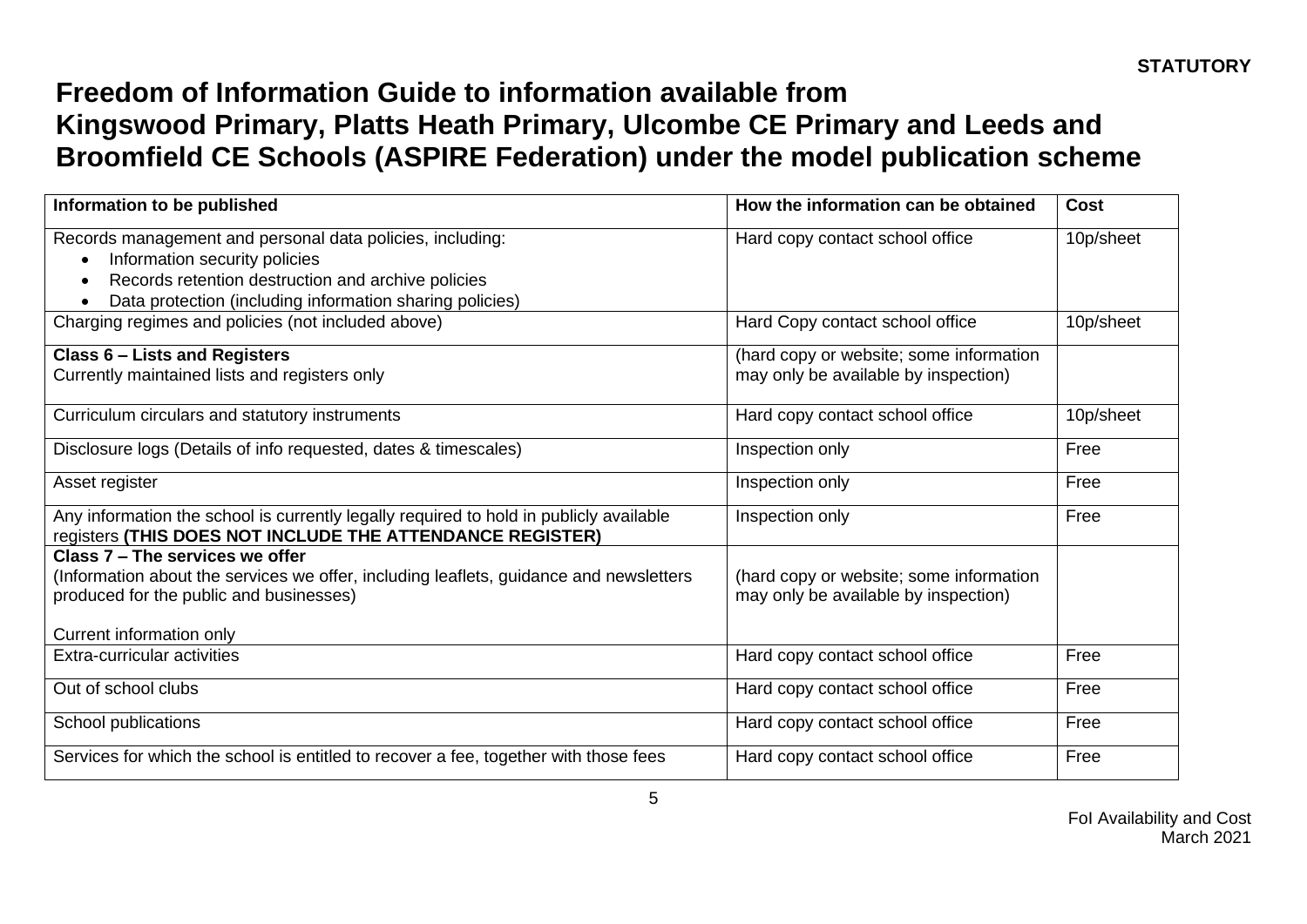| Information to be published                                                                                                                       | How the information can be obtained | <b>Cost</b> |
|---------------------------------------------------------------------------------------------------------------------------------------------------|-------------------------------------|-------------|
| Leaflets books and newsletters                                                                                                                    | Hard copy contact school office     | Free        |
| <b>Additional Information</b><br>This will provide schools with the opportunity to publish information that is not itemised<br>in the lists above |                                     |             |
|                                                                                                                                                   |                                     |             |

**Contact details:**

**Emma Hickling, Executive Headteacher, Tel: 01622 842674**

**Kingswood School Office, Tel: 01622 842674, Email: [office@kingswood.kent.sch.uk](mailto:office@kingswood.kent.sch.uk)**

**Ulcombe CE Primary School Office, Tel: 01622 842903, Email: [office@ulcombe.kent.sch.uk](mailto:office@ulcombe.kent.sch.uk)**

**Leeds and Broomfield CE Primary School Office, Tel: 01622 861398, Email: [office@leeds-broomfield.kent.sch.uk](mailto:office@leeds-broomfield.kent.sch.uk)**

SCHEDULE OF CHARGES

This describes how the charges have been arrived at and should be published as part of the guide.

| <b>TYPE OF CHARGE</b>    | <b>DESCRIPTION</b>                                          | <b>BASIS OF CHARGE</b>                                                                                   |
|--------------------------|-------------------------------------------------------------|----------------------------------------------------------------------------------------------------------|
| <b>Disbursement cost</b> | Photocopying/printing<br>@10 p per sheet (black &<br>white) | Actual cost *                                                                                            |
|                          | Postage                                                     | Actual cost of Royal Mail standard 2 <sup>nd</sup><br>class                                              |
| <b>Statutory Fee</b>     |                                                             | In accordance with the relevant<br>legislation (section 9 Freedom of<br>Information Act 2000 as amended) |
| <b>Other</b>             |                                                             |                                                                                                          |

\* the actual cost incurred by the public authority